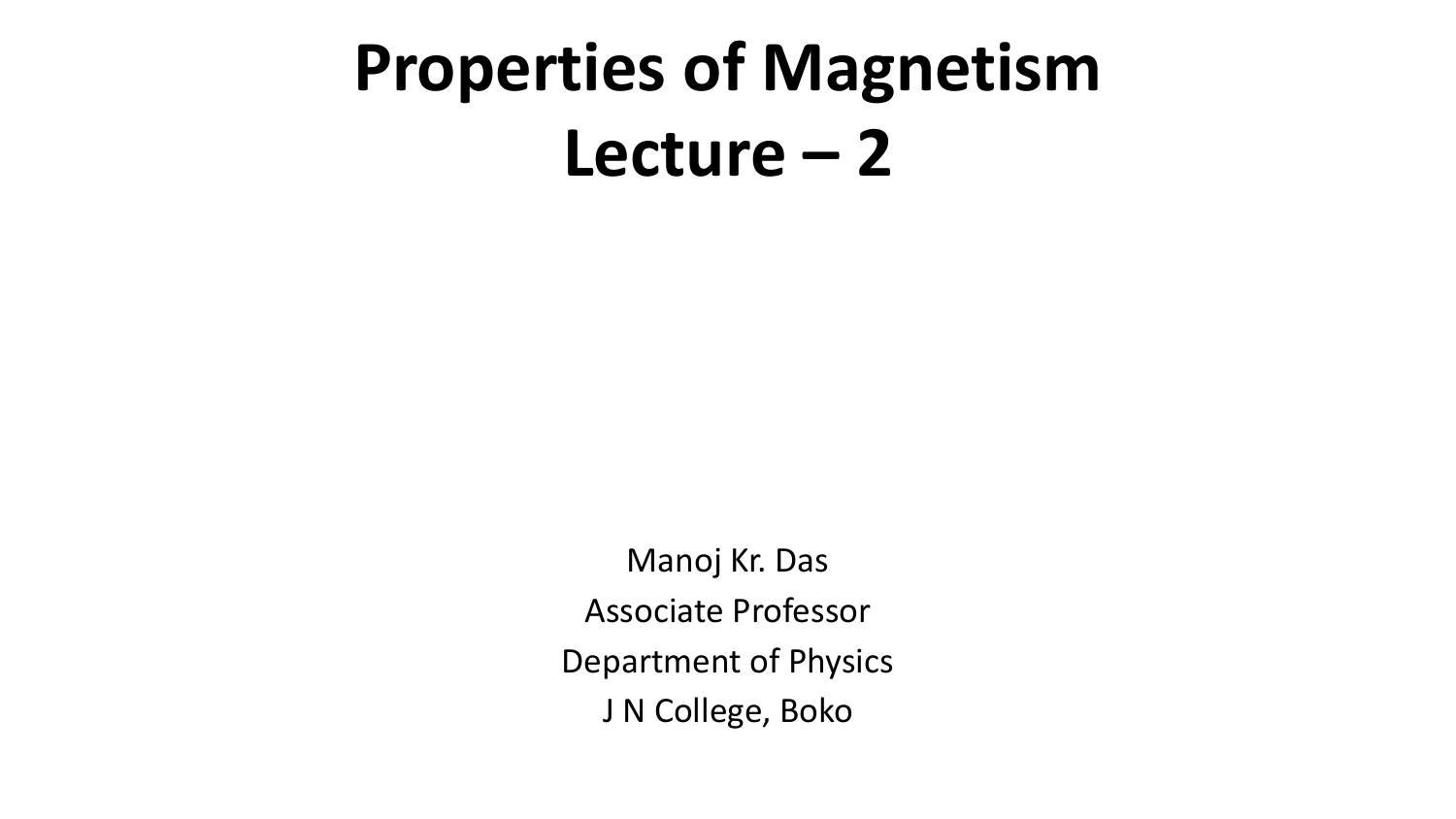#### **Potential at a point due to Magnetic Shell:**

- Let XY be a magnetic shell.
- Let RSH is the S-polarity
- Let LSH is the R-polarity
- P is a point on LHS of the shell

Let shell may be considered as made up of a large number of dipoles placed side by side of length (t) which is equal to thickness of the shell.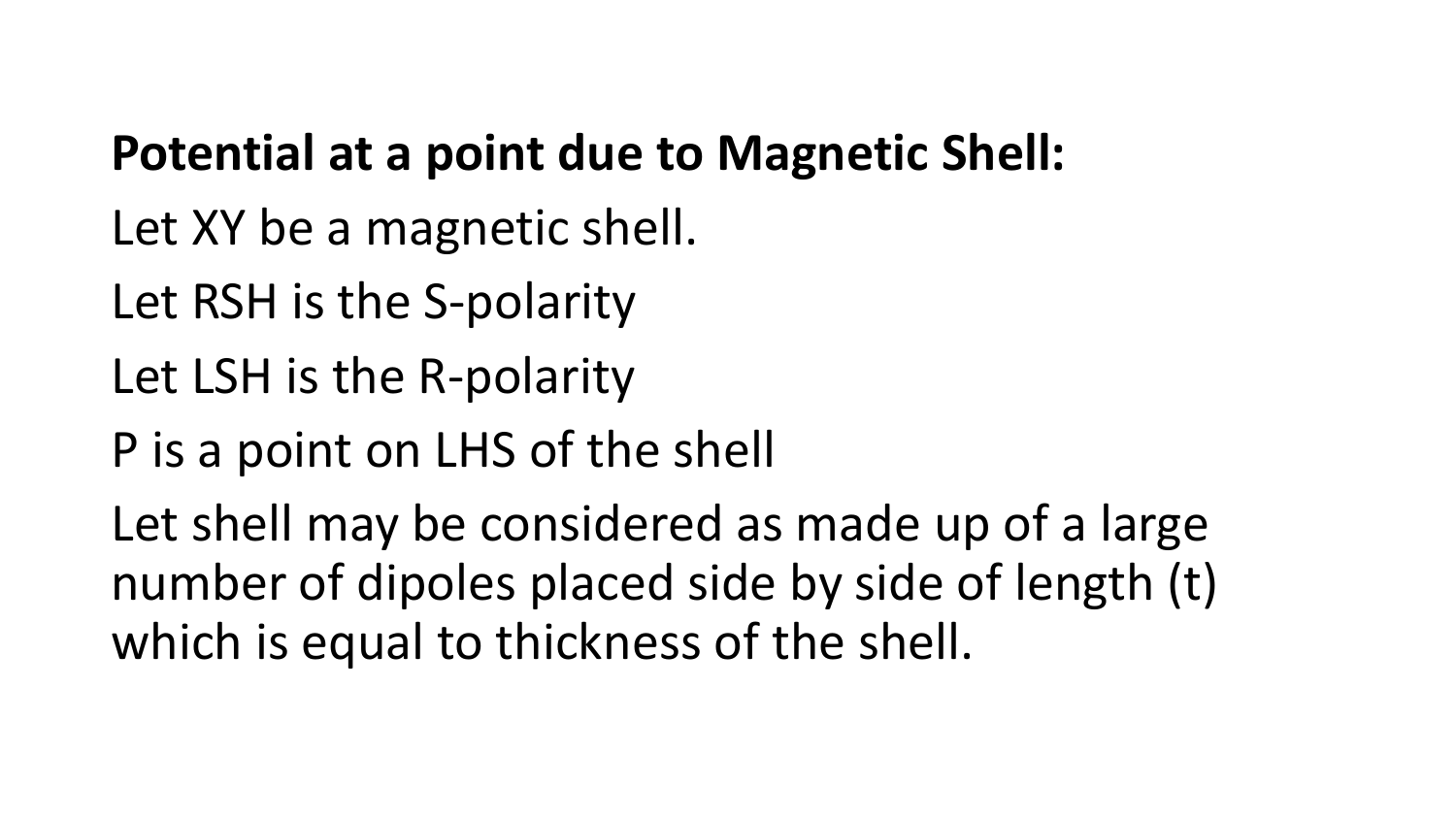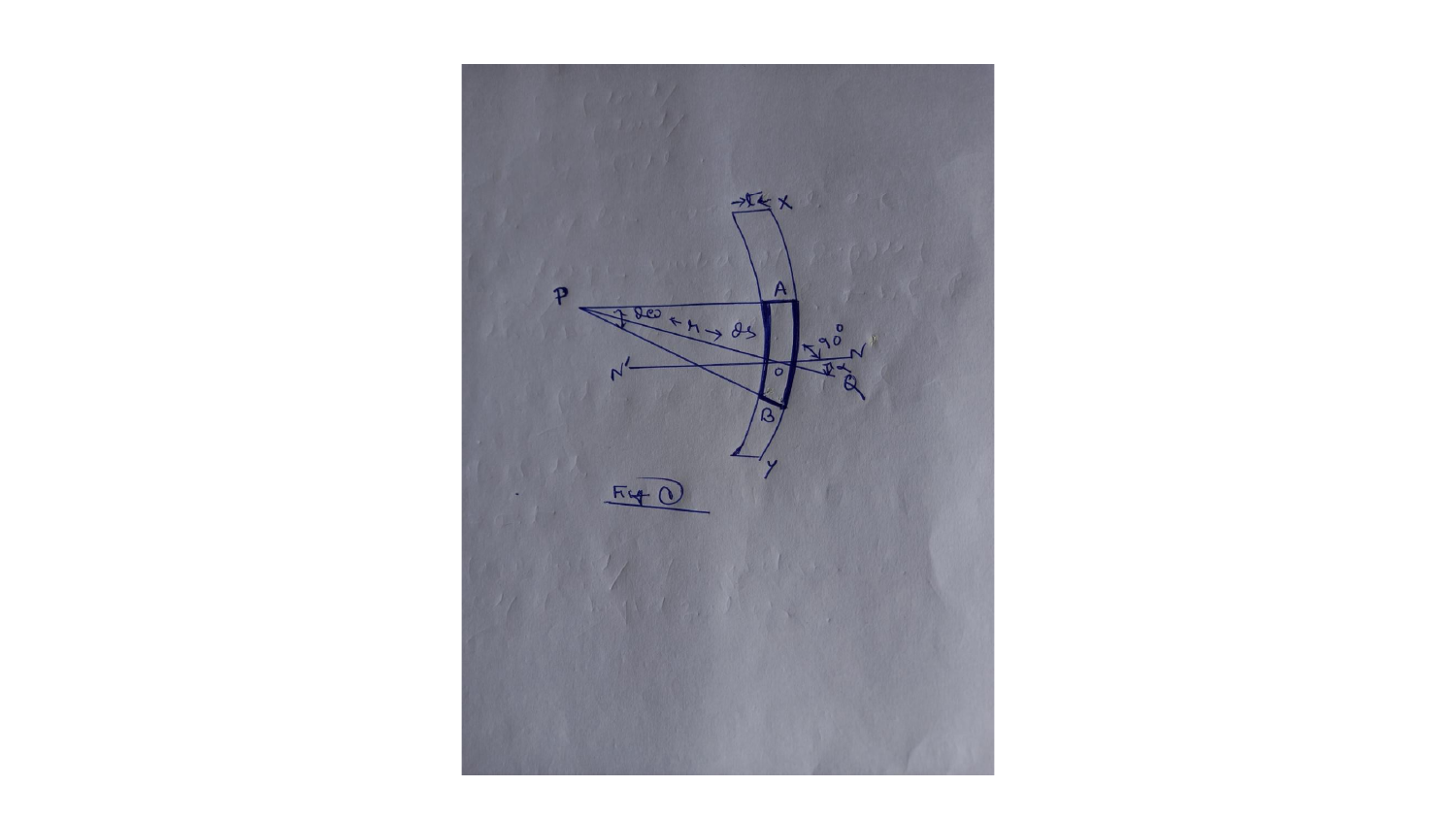Let AB is dipole of cross-sectional area *ds* So strength of the shell

*Ω = σ.t*

Where *σ* is the surface density of magnetism or intensity of magnetization.

The magnetic moment of the elementary dipole is equal to (*Ω.ds*) directed along the normal NON/ of the surface.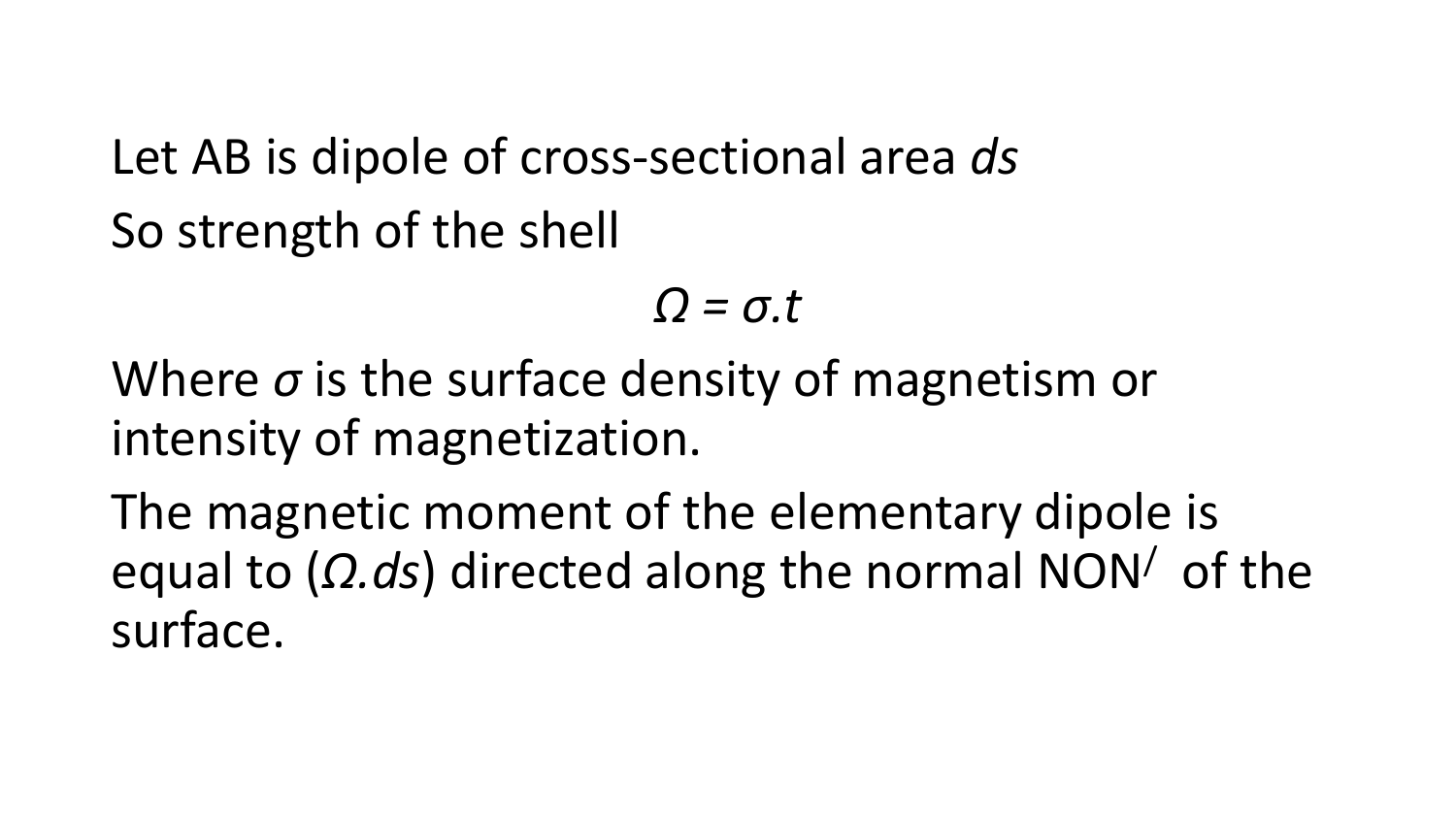#### Now the potential at P due to elementary magnet is  $d\varphi =$  $\mu_{0}$  $4\pi$  $\Omega dscos\Theta$  $r^2$ =  $\mu_{0}$  $4\pi$  $\Omega$ .d $\omega$

Where d $\omega$  is the solid angle subtended at point P

Therefore potential at point P due to whole shell is

$$
\varphi = \frac{\mu_0}{4\pi} \int \Omega \, d\omega
$$

 $\omega$  is solid angle &  $\varphi$  is positive if P lies on positive pole side, it is negative if P lies on negative pole side. It depends on the periphery of the shell.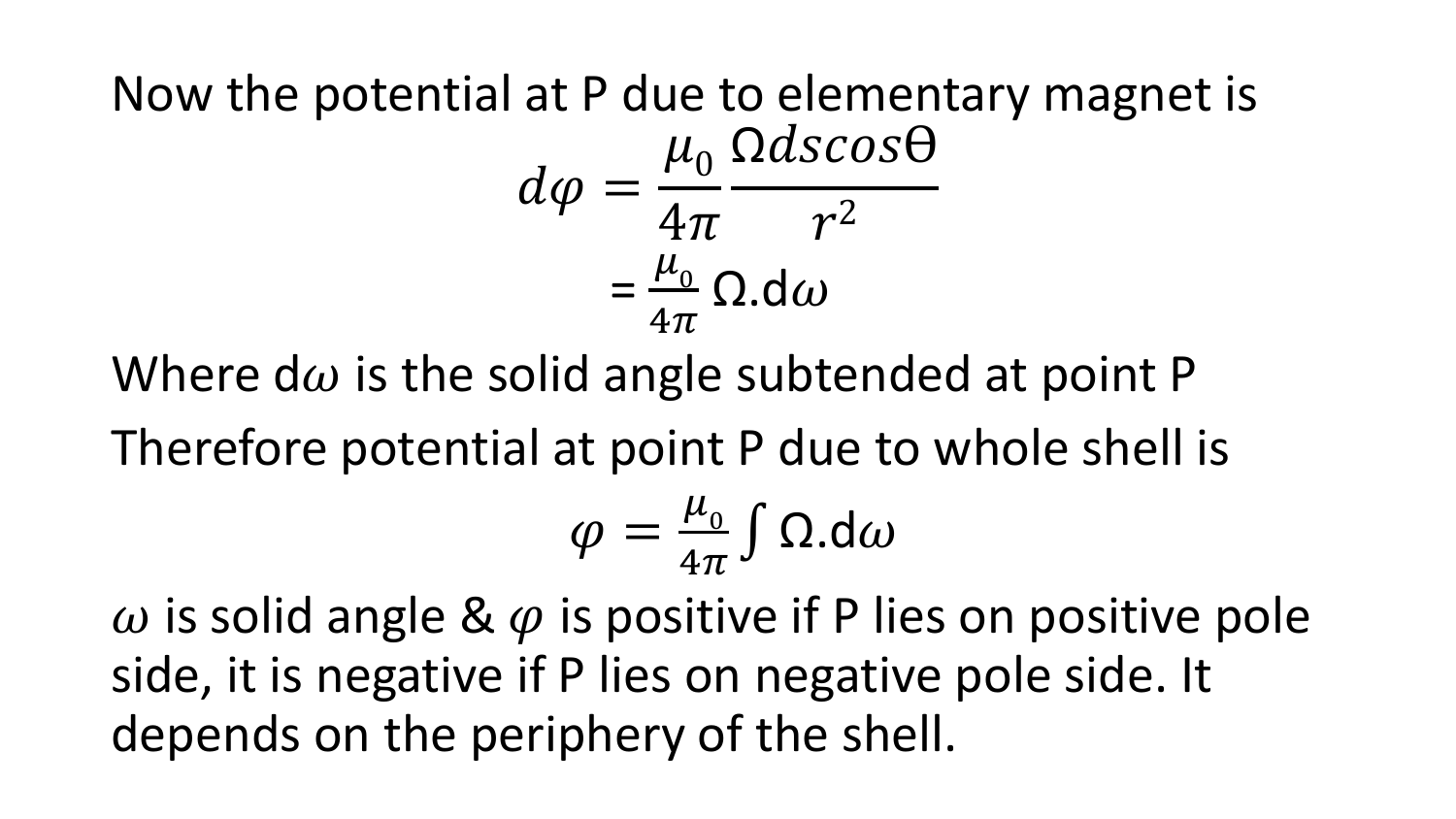## **Relation between Permeability & Susceptibility:**

What do you mean by Permeability & Susceptibility? Permeability (*µ*) = *B/H*

Susceptibility (*χ*) = *Im/H*

Now let us take magnetic substance in the form of a bar having its length in the direction of magnetization. Consider a cylindrical cavity inside the substance whose length *dl* is extremely small. The magnetic field is normal to the plan face of the cavity. Here we consider one face is inside the cavity & other face is outside the cavity.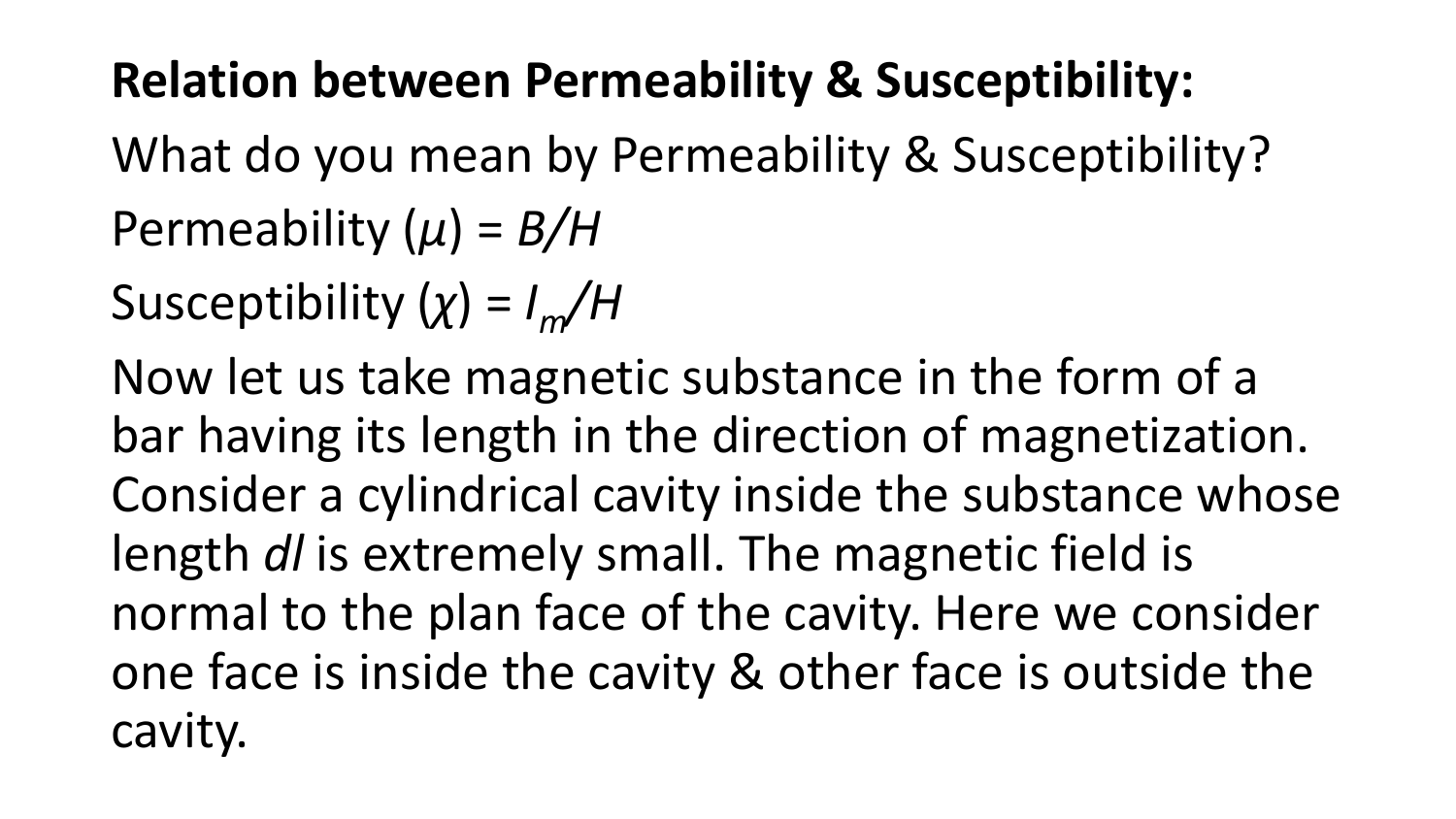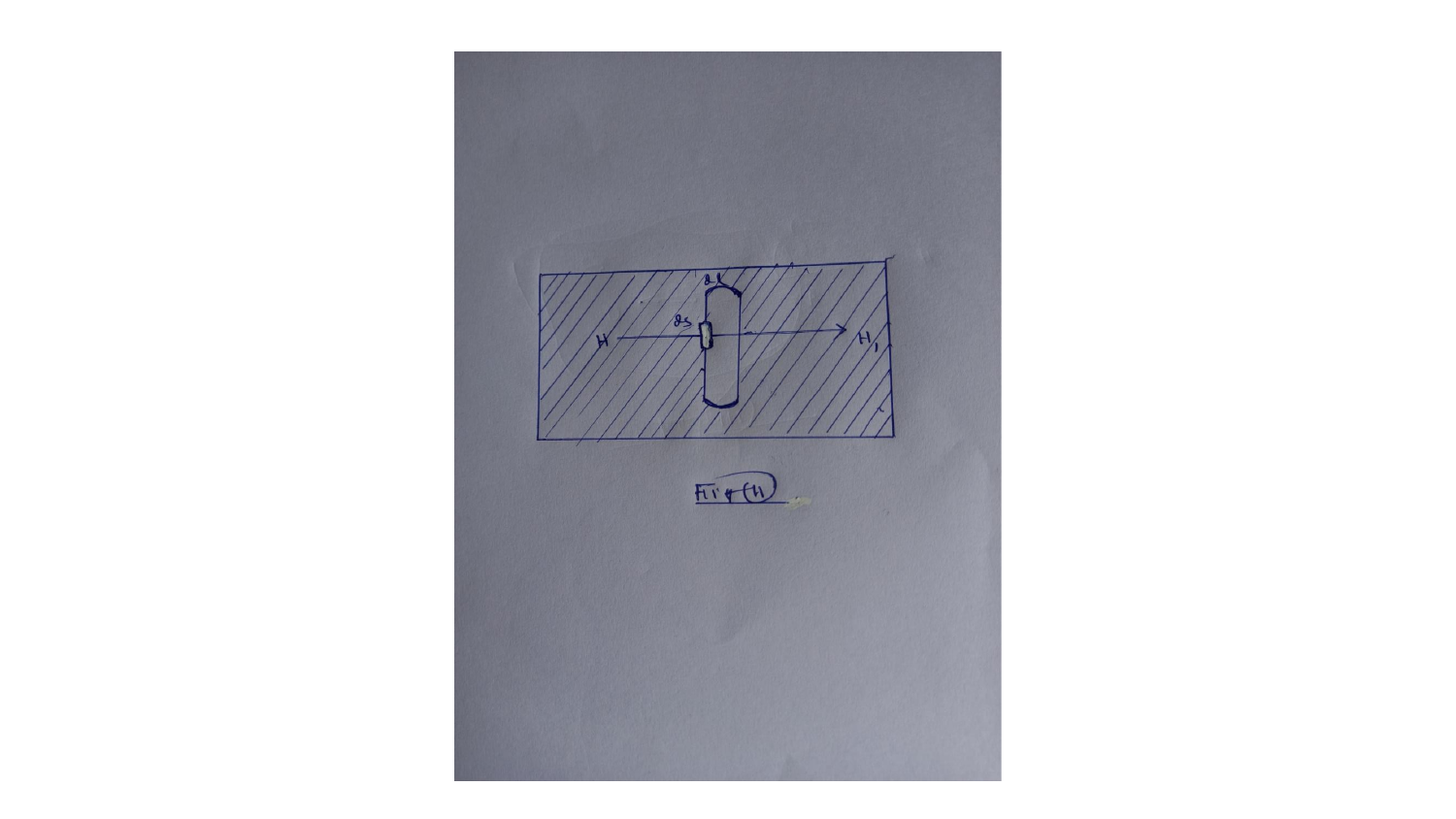Applying Gauss's Theorem on extremely small area *ds*, we get

$$
\mu_0 H ds + H_1 ds = \mu_0 I_m ds
$$

Where  $H_1$  is field inside the cavity  $\&$  is supposed to be uniform.

$$
H_1. ds = \mu_0 [H ds + I_m ds]
$$

The lines of force per unit area inside a magnetic substance is known as magnetic induction (*B*). Hence *H1* can be identified as *B*. Here contribution from the side of the cavity is zero, because magnetic field *H*  along the length of the cavity.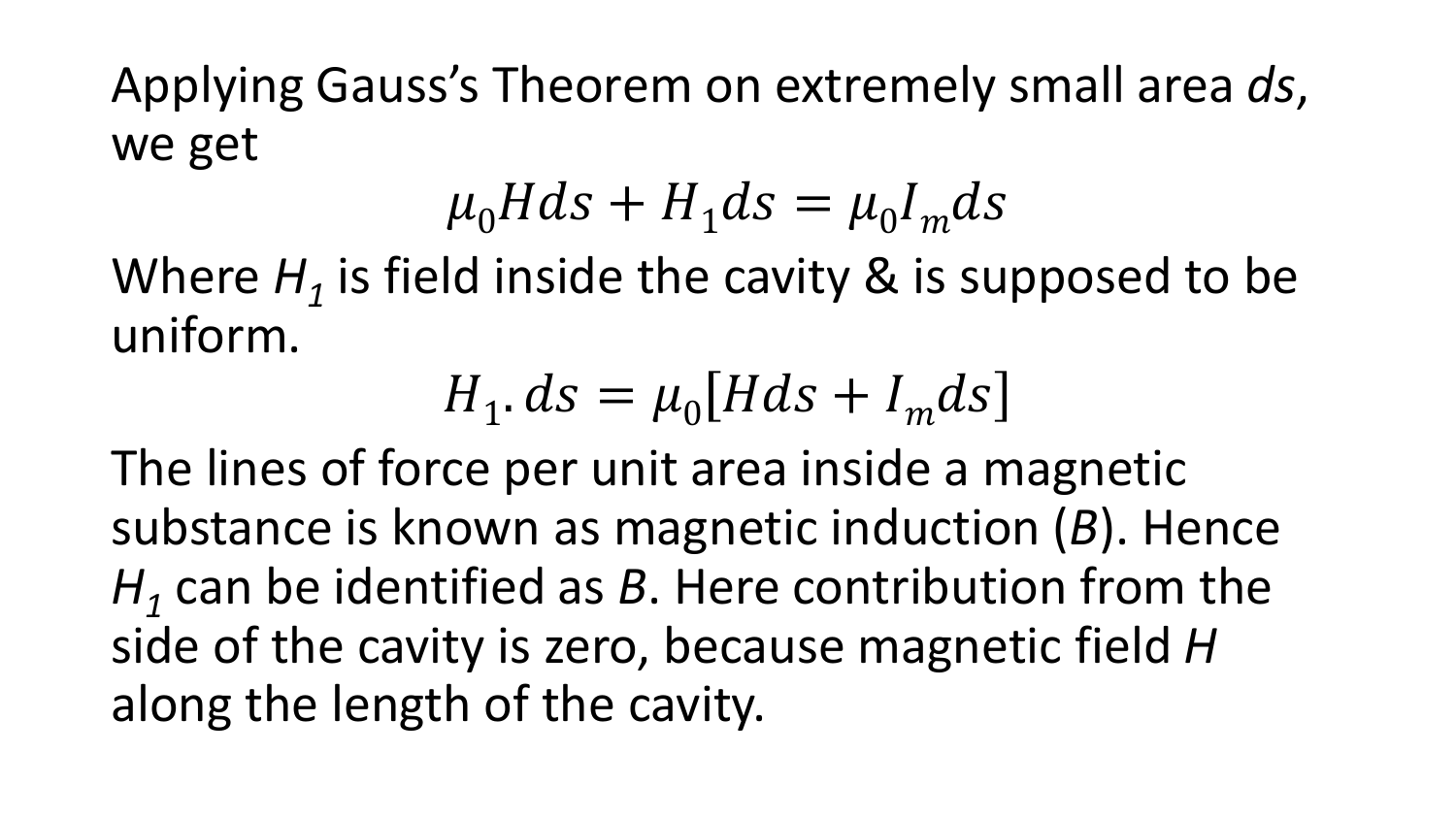Therefore

$$
B = \mu_0 [H + I_m]
$$

Again

$$
B = \mu H
$$
  
\n
$$
I_m = \chi H
$$
  
\n
$$
\mu H = \mu_0 [H + \chi H]
$$
  
\n
$$
\mu H = \mu_0 H [1 + \chi]
$$
  
\n
$$
\mu = \mu_0 [1 + \chi]
$$

This is relation between permeability & susceptibility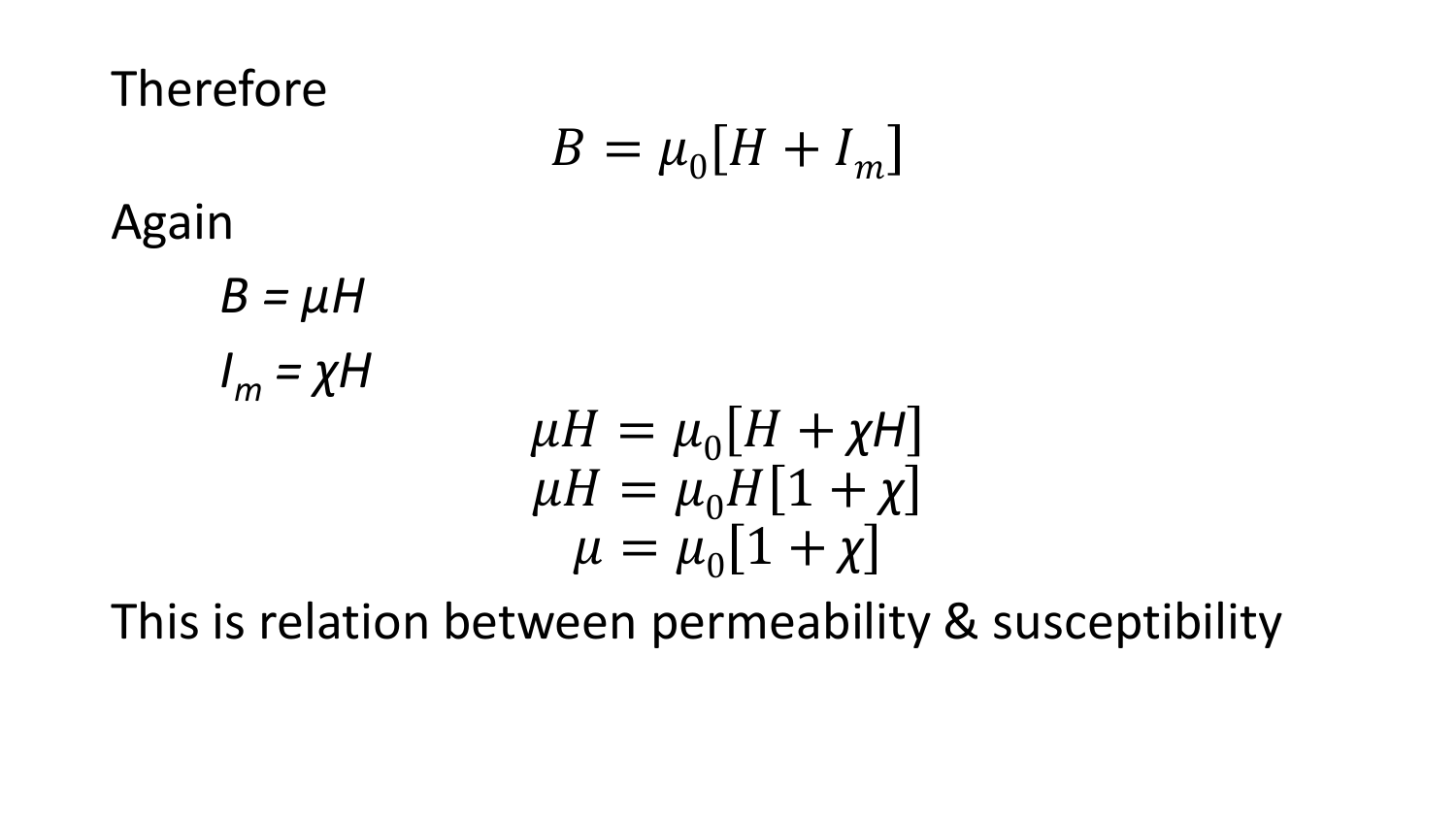# **Gauss's Theorem in magnetism:**

This theorem states,

The total normal magnetic induction over a closed surface is equal to  $\mu$ <sup> $_0$ </sup> times the total magnetism inside the surface.

Let S is a closed surface of a medium of permeability *µ* AB is an elementary area *ds* on the surface at a distance *r* from the point O, where an N-pole of strength *m* is placed. Let *H* be the intensity of the magnetic field at P making an angle  $\theta$  with the normal of the surface ds at P.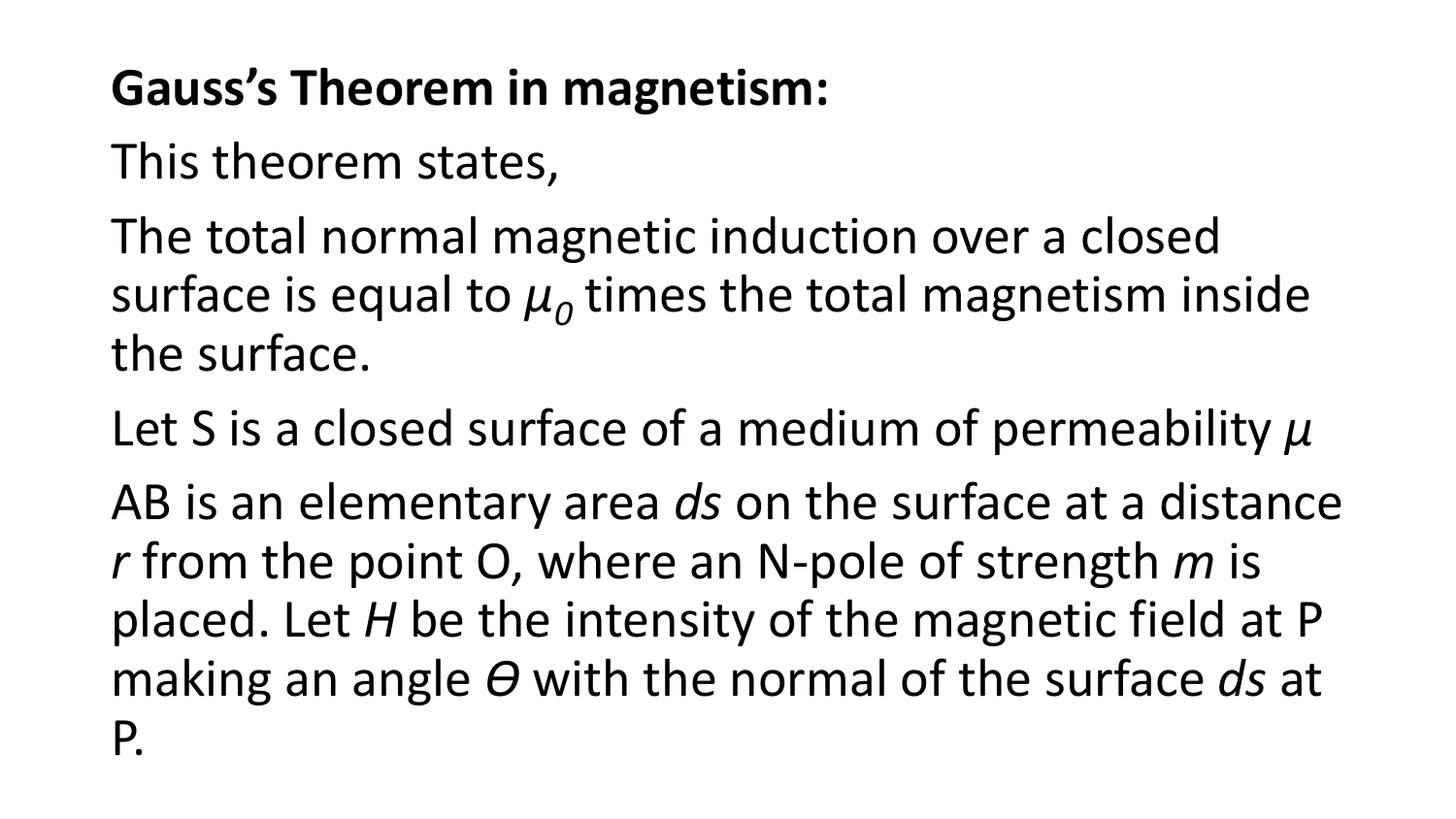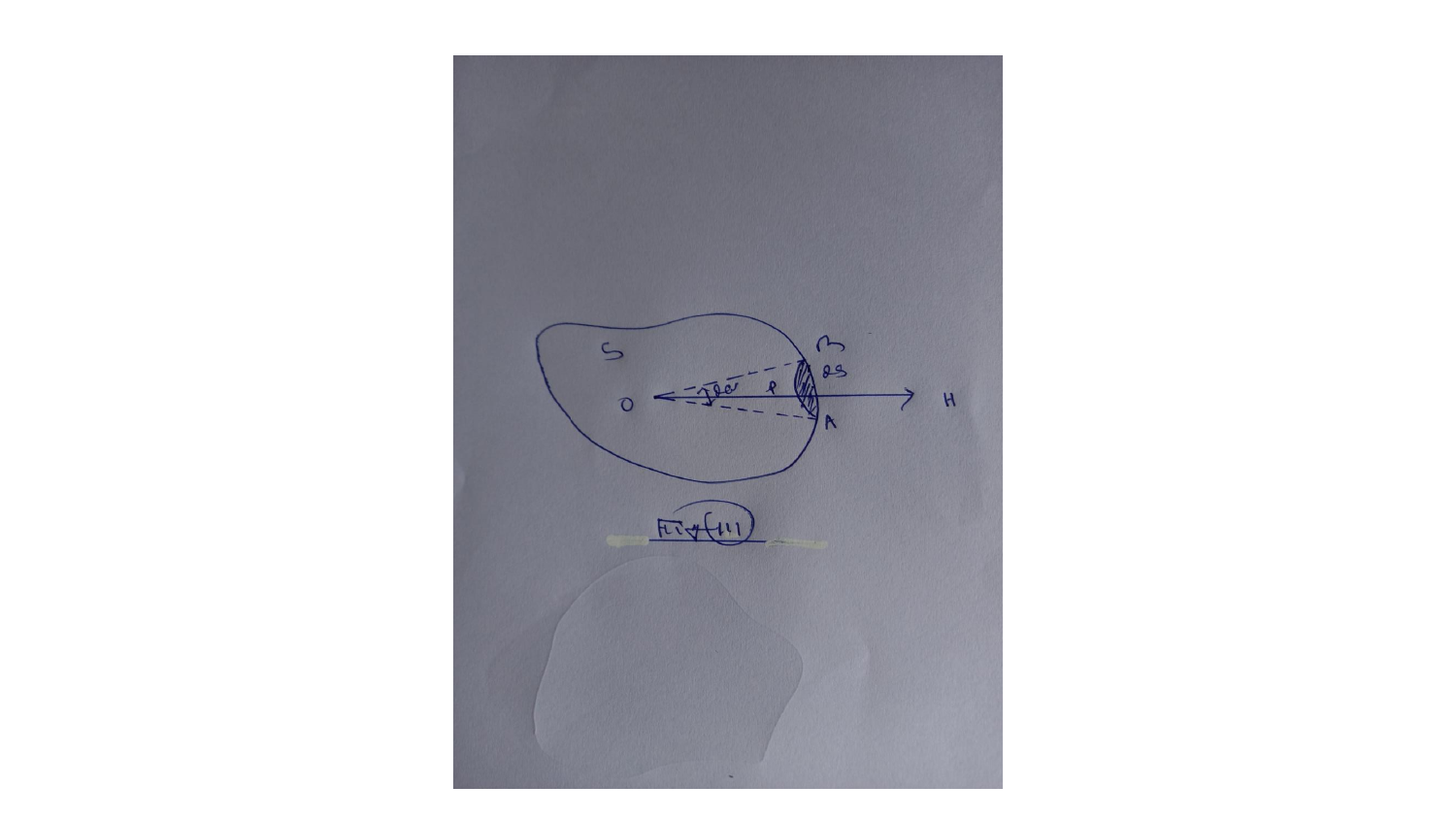### Therefore normal induction over ds  $= H \cos \theta ds$

$$
=\frac{\mu_0}{4\pi}\frac{m}{r^2}r^2\frac{dscos\theta}{r^2}
$$

$$
=\frac{\mu_0}{4\pi}md\omega
$$

Where d $\omega$  is the solid angle subtended at O by ds, m is the pole strength of N-pole  $H=$  $\mu_{0}$  $4\pi$  $\overline{m}$  $r^2$